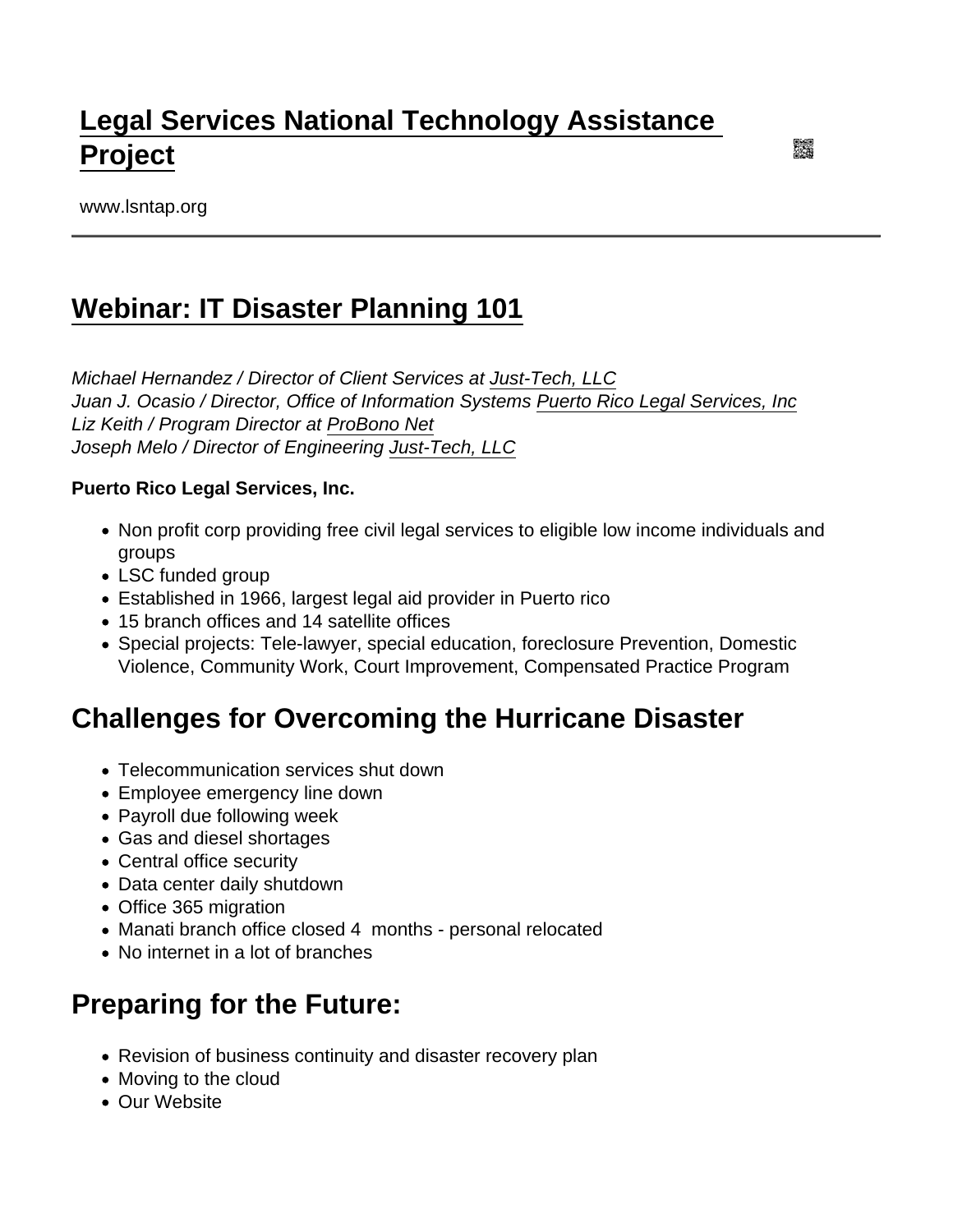- Case management system migrating to legal server
- Financial system dynamic GP
- Telephone System
- Internet redundancy in branch offices
- Acquisition of laptops for attorneys
- Solar powered portable office
- Evaluation of alternative communication system ([www.gotenna.com](http://www.gotenna.com))

#### Lessons Learned

- Business continuity Plan not current
- Need to be mobile
- Provide internet redundancy in branch offices
- Trash bags over computer equipment does work

# Pro Bono Nets Mission

Pro Bono Net is a nonprofit leader in increasing access to justice through innovation tech and expertise in building and mobilizing justice networks. Our programs:

- Enable legal advocates to make a stronger impact
- Increase volunteer participation
- Empower the public with resources and self advocacy tools to adress legal issues

## Rapid Response Protocol

- Regardless of the precipitating cause, an effective rapid legal response requires the following:
- Collaboration: Strong and early collaboration among key stakeholders;
- Leadership: An early determination of key leaders with clearly defined responsibilities; and
- Resources: A marshaling of a wide variety of resources, including both legal and non-legal organizations and individuals, as well as on-line resources."

 Envisions "Coordinator" roles forming the leadership team of a rapid response effort – and outlines these responsibilities in detail

- 1. Legal Volunteers Coordinator
- 2. Client Coordinator
- 3. Public Communications Coordinator
- 4. Facilities Coordinator
- 5. Technology Coordinator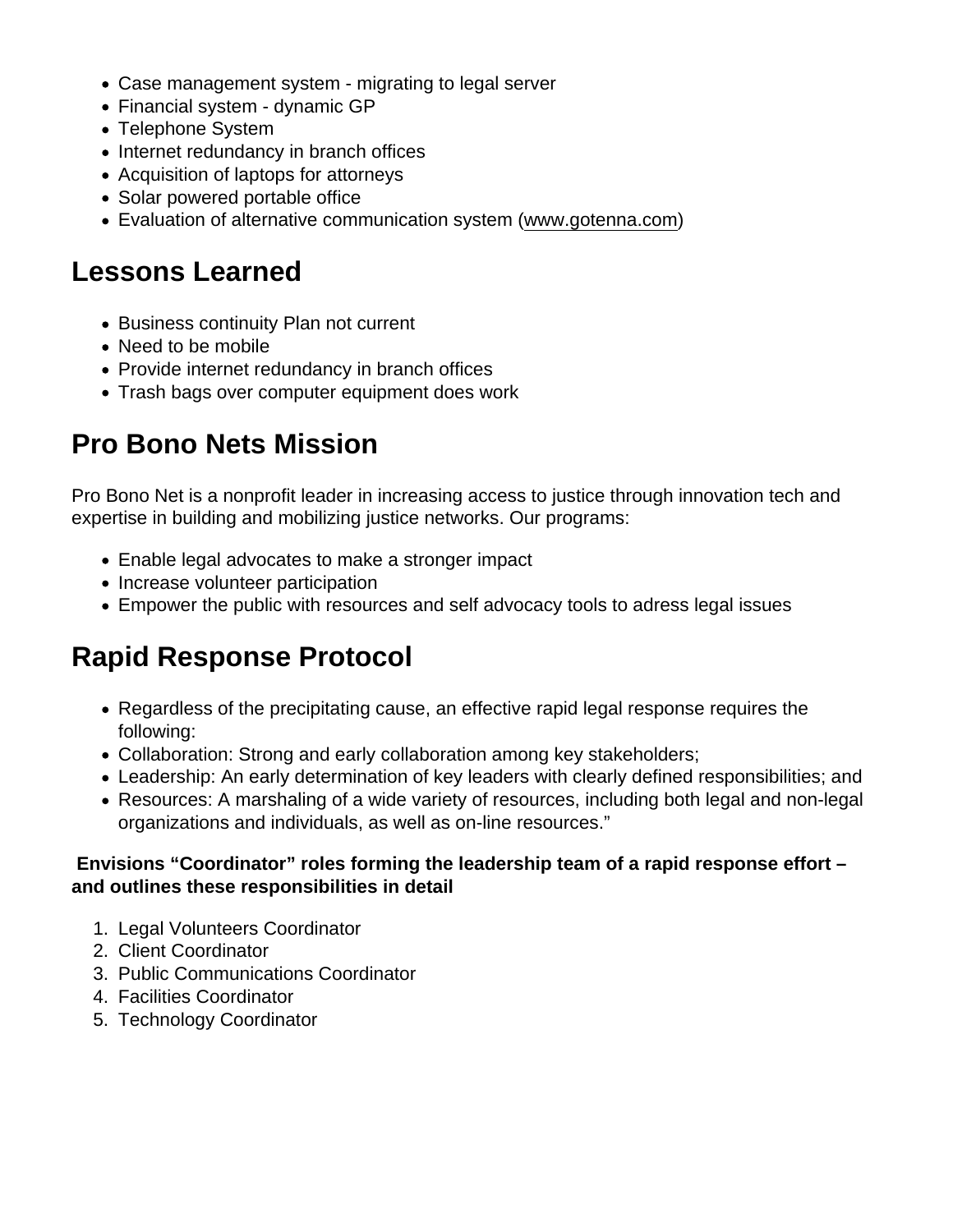# State or Regional Justice Community Planning

- Designated hotline and intake channels with contingency plans if lead program(s) are impacted
- Centralized information resource and sign up for pro bono volunteers (+ ability to screen, manage and distribute volunteer capacity where it is needed most)
- Authoritative online source with information for the public, including KYR resources, clinics and referral resources to direct services
- There are many good nationally-relevant resources available on DisasterLegalAid.org and statewide websites in regions impacted by disasters -- ask if you need suggestions!
- Get key content translated in advance
- Consider role for LiveHelp if your statewide website already provides this service
- Plan digital marketing strategies in advance (e.g. branded URL redirects, Google AdWords, social media etc.)

## Tech Building Blocks for Disaster Response

- 1. Listservs / networking tools for advocates working in the affected region
- 2. Centralized resource (password-protected, if needed) with resources for practitioners:
- 3. Disaster legal services manuals
- 4. Training and webinar materials
- 5. Sample forms and pleadings
- 6. Tools to facilitate remote, unbundled services and remote pro bono engagement
- 7. Social media & digital marketing strategy (including person appointed to "listen")

#### Resources available

- ?<https://www.disasterlegalaid.org/preparedness/>.
- ? [Disaster Checklist for a Legal Services Program](https://www.disasterlegalaid.org/legalaidstaff/item.5418-LSC_Program_Disaster_Checklist)

? [Louisiana State Bar Association Access to Justice Committee's Disaster Plan](http://files.lsba.org/documents/DR/ATJDisasterPlan.pdf) (statewide plan)

? [State Bar of California – Steps to Disaster Planning for Legal Services Providers](http://www.calbar.ca.gov/Portals/0/documents/accessJustice/Steps to Disaster Planning for Legal Services Providers_10 31 2012.pdf)  (organizational plan

- ? [ABA's Lawyer's Guide to Disaster Planning](https://www.americanbar.org/content/dam/aba/events/disaster/surviving_a_disaster_a_lawyers_guide_to_disaster_planning.authcheckdam.pdf)
- ? [Video: Why Do You Need a Business Continuity Plan?](https://centretechnologies.com/watch-video-need-business-continuity-plan/)
- ? [Disaster Preparedness Toolkit](http://disasterplaybook.org/resources/toolkits-and-tip-sheet/)
- ? [IT Disaster Recovery Plan](https://www.ready.gov/business/implementation/IT)